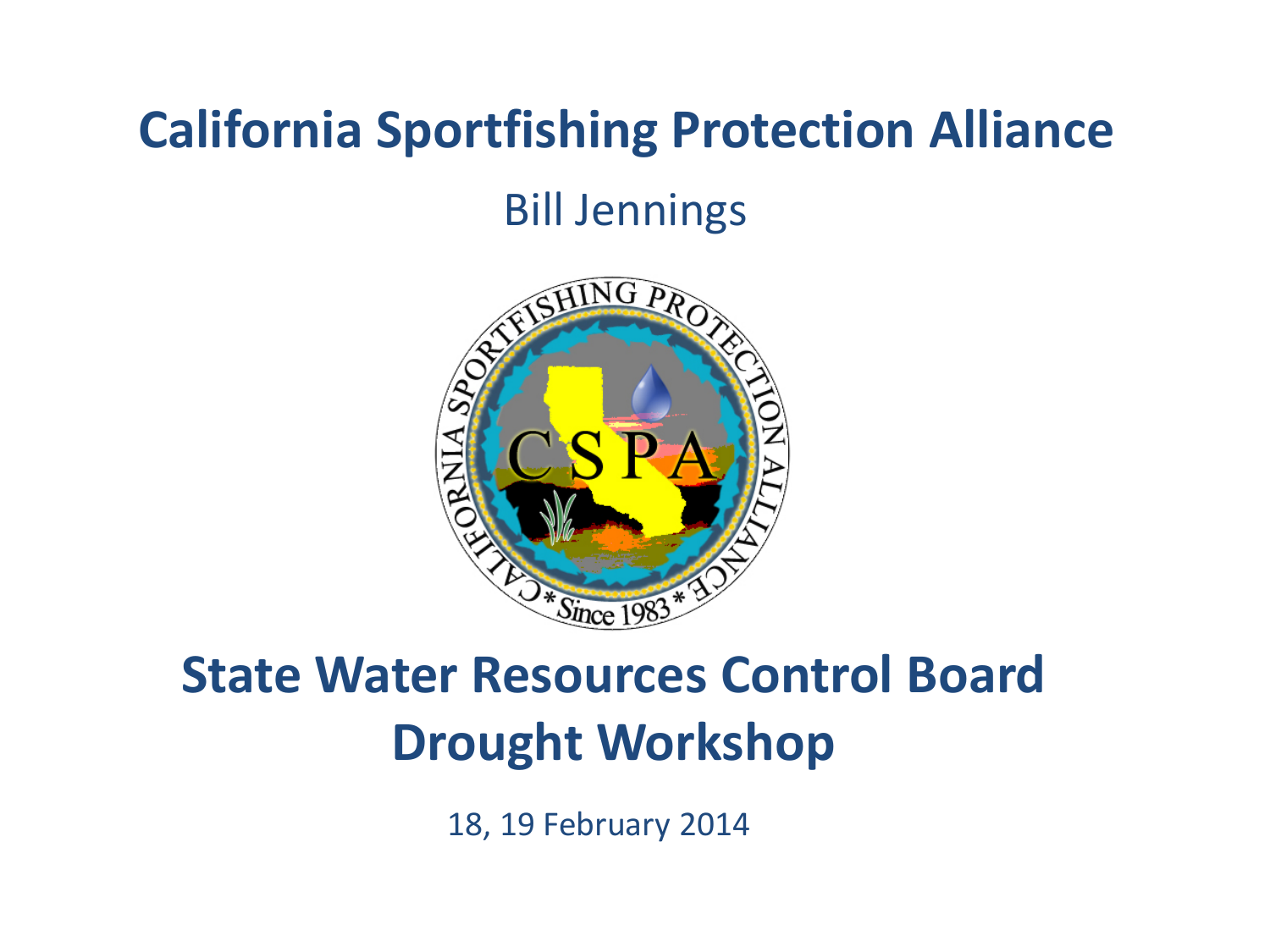# Fish Suffer in Drought

- Population crashes and regime shifts tend to occur during serious drought
	- ESA listings for Delta smelt and Winter-run salmon followed the 1987 – 1992 drought.
	- Asian clam and other invasive species secured a toehold and expanded their range following the 1987 – 1992 drought
	- Drought effects on fish ripple forward for decades
- SWP and CVP mismanagement has exacerbated drought impacts on fish.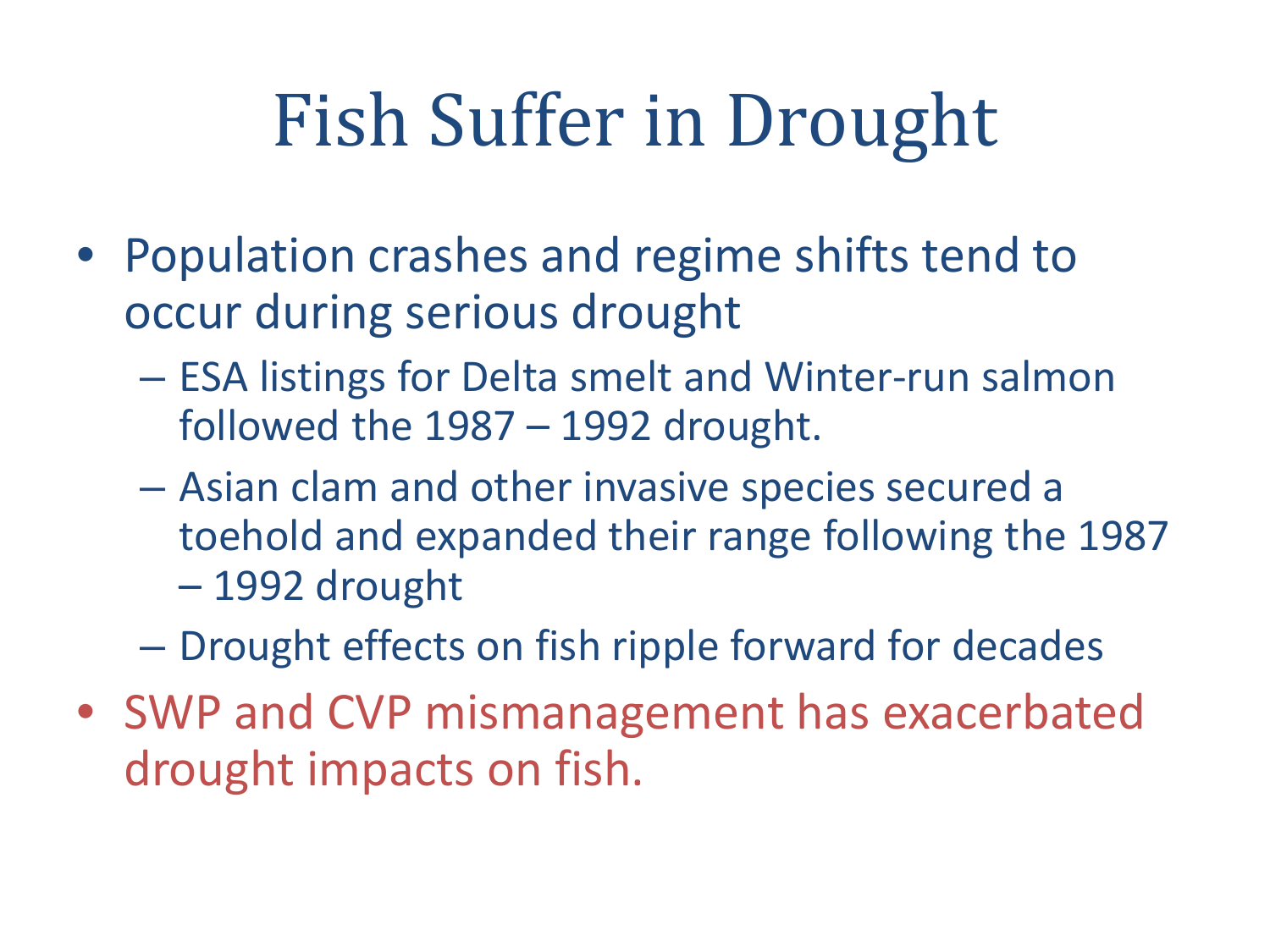#### California Department of Fish and Wildlife Percent Decline in Delta Fish Population Abundance Indices

#### **Fall Midwater Trawls**

| <b>Species</b>        | 1967 v. 2013                | <b>Five Year Average 67-71 v. 09-13</b> |
|-----------------------|-----------------------------|-----------------------------------------|
| <b>Striped Bass</b>   | $-99.6%$                    | $-98.8%$                                |
| <b>Delta Smelt</b>    | $-95.6%$                    | $-89.8%$                                |
| <b>Longfin Smelt</b>  | $-99.8%$                    | $-99.4%$                                |
| <b>American Shad</b>  | $-90.9%$                    | $-99.4%$                                |
| Splittail             | $-98.5%$                    | $-87.7%$                                |
| <b>Threadfin Shad</b> | $-97.8%$                    | $-98.1%$                                |
|                       | <b>Summer Townet Survey</b> |                                         |

| <b>Species</b>      | 1967 v. 2013 | Five Year Average 67-71 v. 09-13 |
|---------------------|--------------|----------------------------------|
| <b>Striped Bass</b> | $-98.2%$     | $-98.1\%$                        |
| Delta Smelt         | $-94.2%$     | $-93.8%$                         |

Population abundances of many native anadromous species and lower trophic orders reflect similar magnitude declines.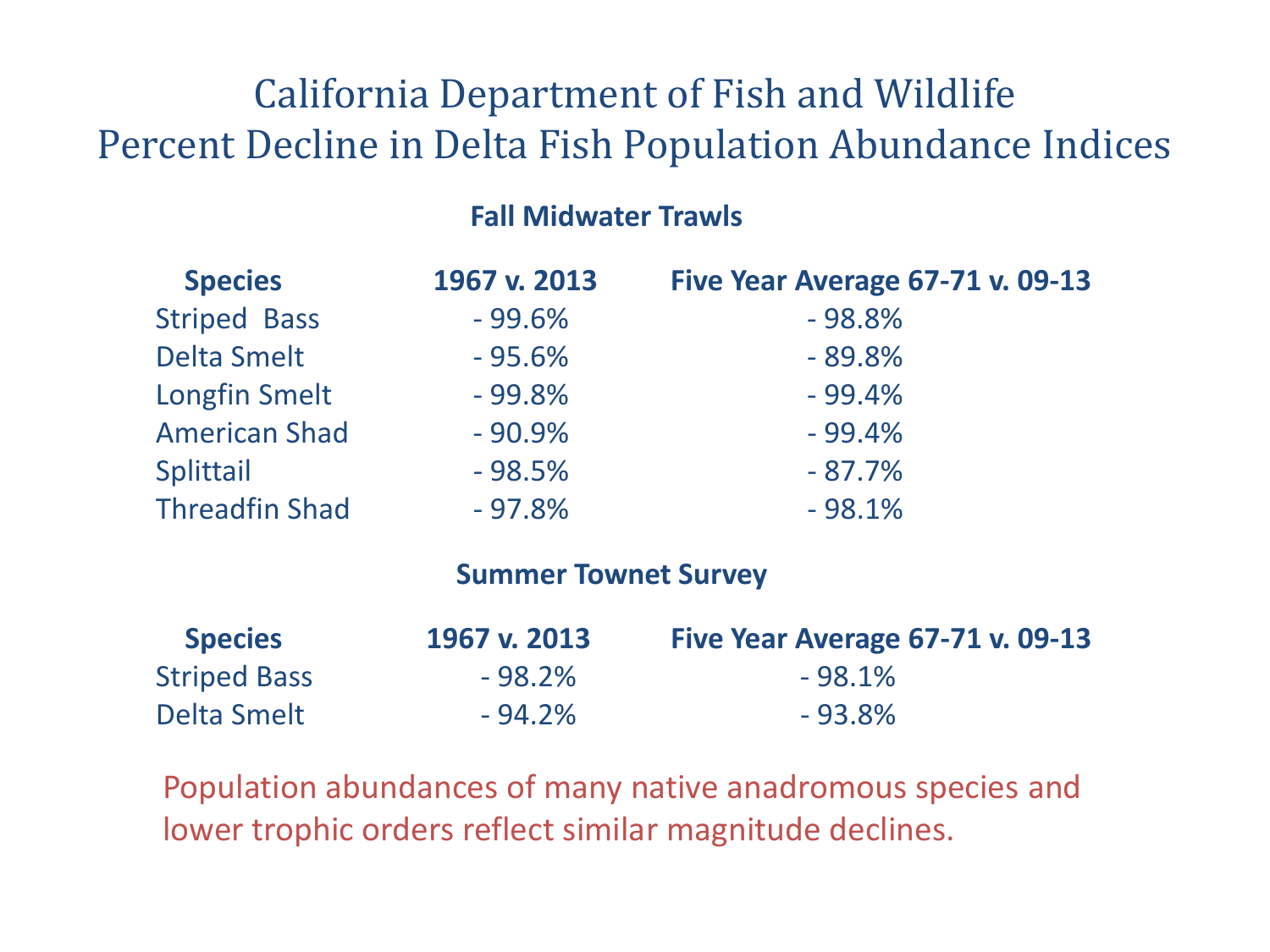### Dry Year Sequences are Frequent

• According to DWR, there have been 10 multi-year droughts of large-scale extent in the last 100 years, spanning 40 years.

1918-1920 1923-1926 1928-1935 1947-1950 1959-1962 1976-1977 1987-1992 2000-2002 2007-2009 2012-2014 *Drought in California, 2012, Department of Water Resources*

• **How can we be surprised and unprepared for something that occurs 40% of the time?**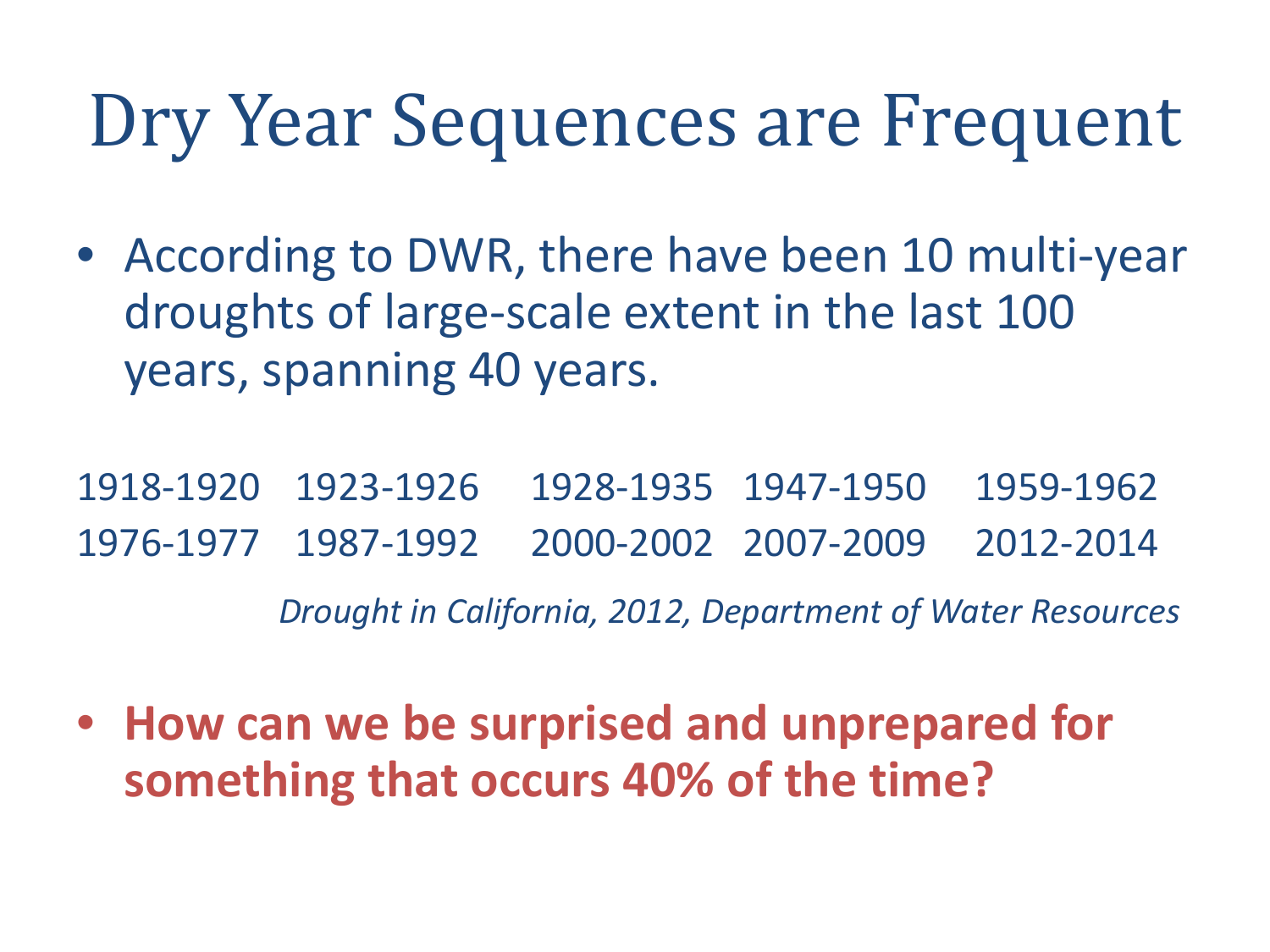#### SWP & CVP Operate As If There Is No Tomorrow

"The usual strategy described in discussions with Central Valley normal supply is to serve all the water possible on demand of the users, carrying little or no water over to guard against a dry 1977…"

"This strategy is based on the belief that a good crop this year is desirable, since next year will probably be a near-normal or better water supply."

*The California Drought – 1976, May 1976, Department of Water Resources*

This was written following a dry winter in 1976 and, of course, we know the disaster that occurred in 1977. Little has changed.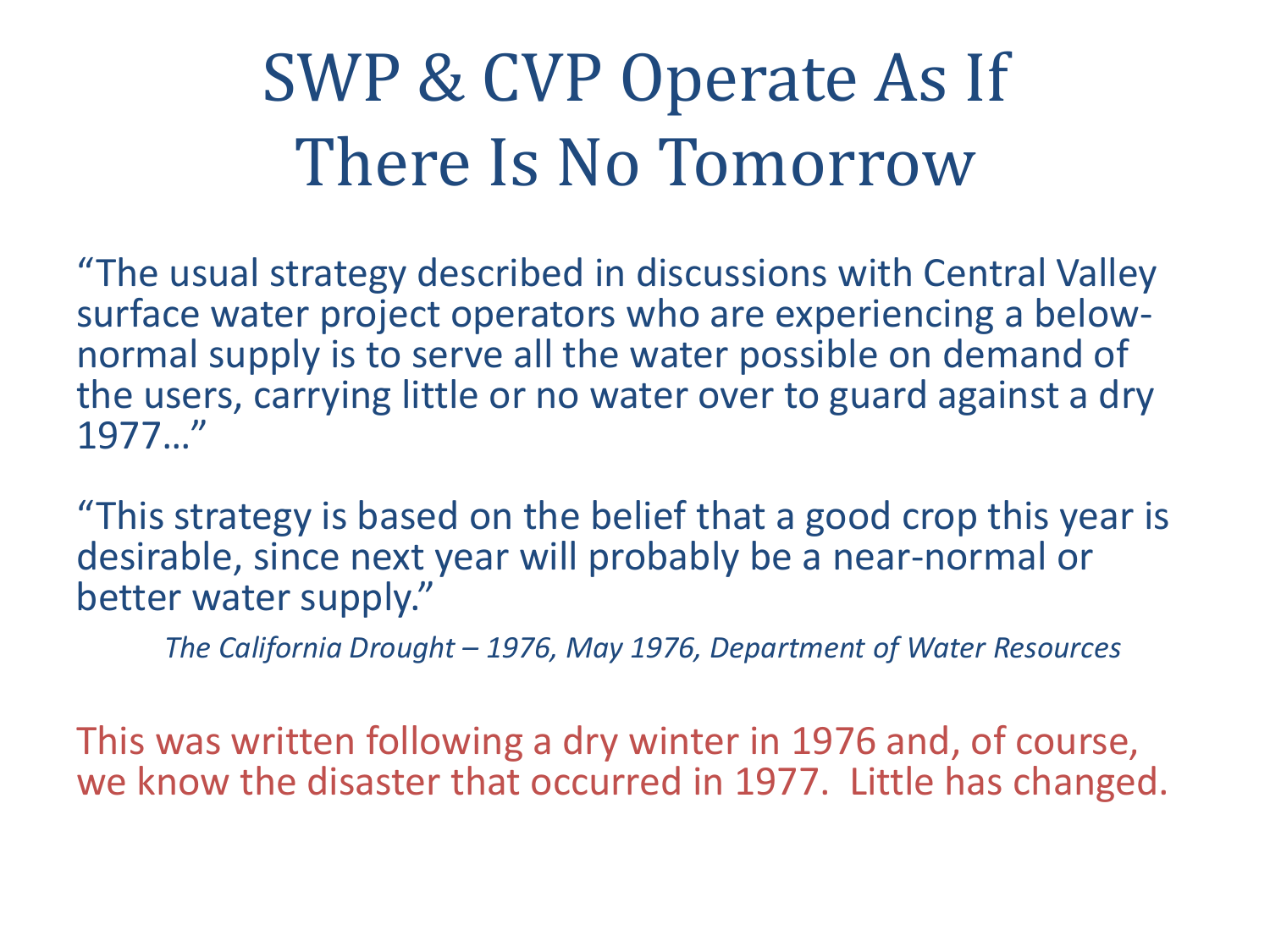## 2007 – 2009 Drought







2006 – 8.964,227 AF 2009 – 2,446,180 AF Draw Down – 6,518,047 AF

**What if we had not had a March Miracle to bail us out?**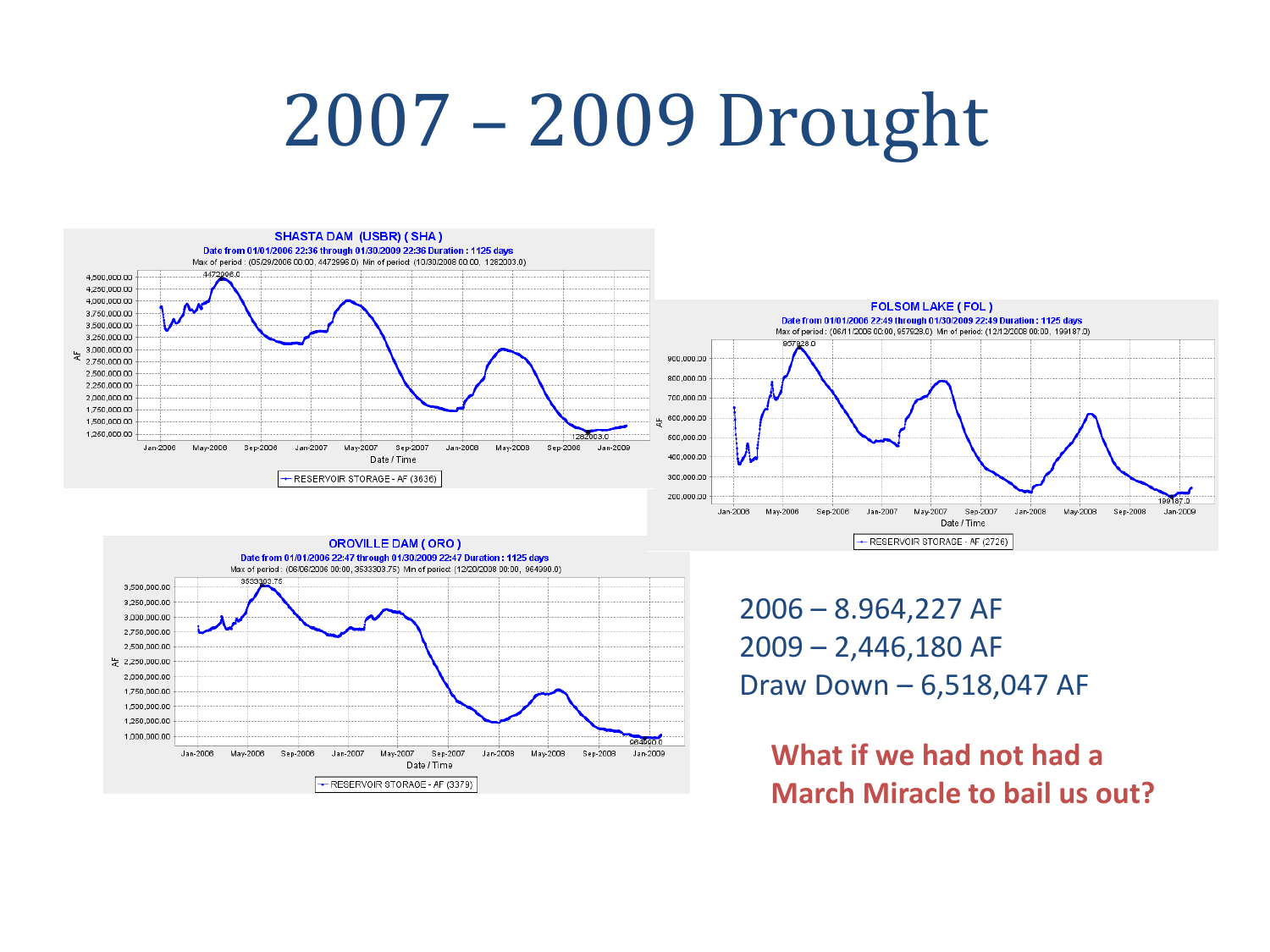## 2013 -2014 Drought







2012 – 8,941,671 AF 2014 – 2,916,297 AF Draw Down – 6,025,374 AF

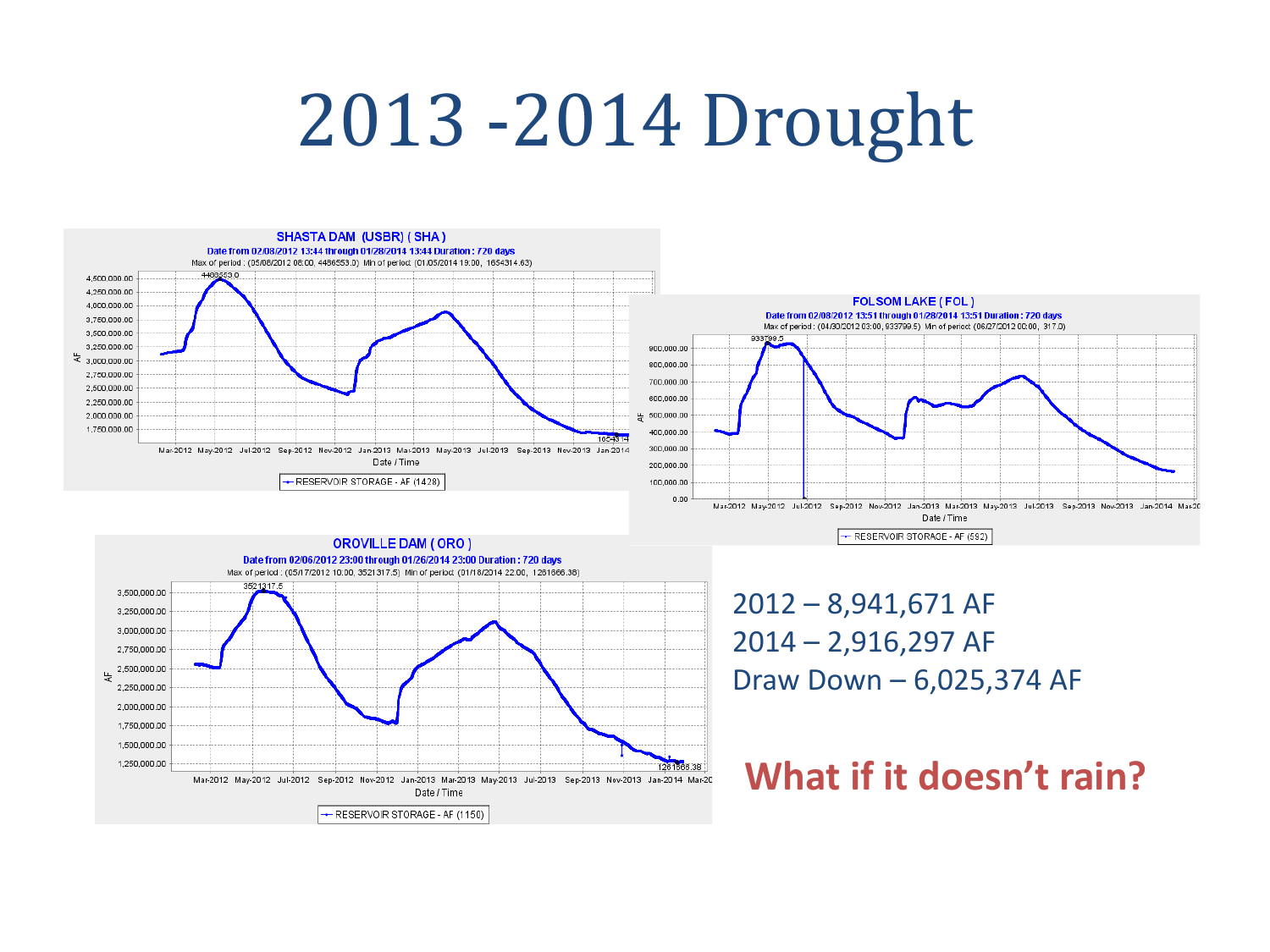## Why Conserve: Rain Will Come

- In water year 2011, the Department of Interior used only 348.8 TAF of the 800 TAF of CVPI § 3406(b)(2) water. "Interior decided to not bank the unused (b)(2) water from water year 2011."
- In water year 2013, DWR exported more than 826,000 acre-feet of water beyond what it had informed its contractors it could deliver.
- **Had DWR and Reclamation exercised prudence, almost 1.3 MAF of water would have remained in storage.**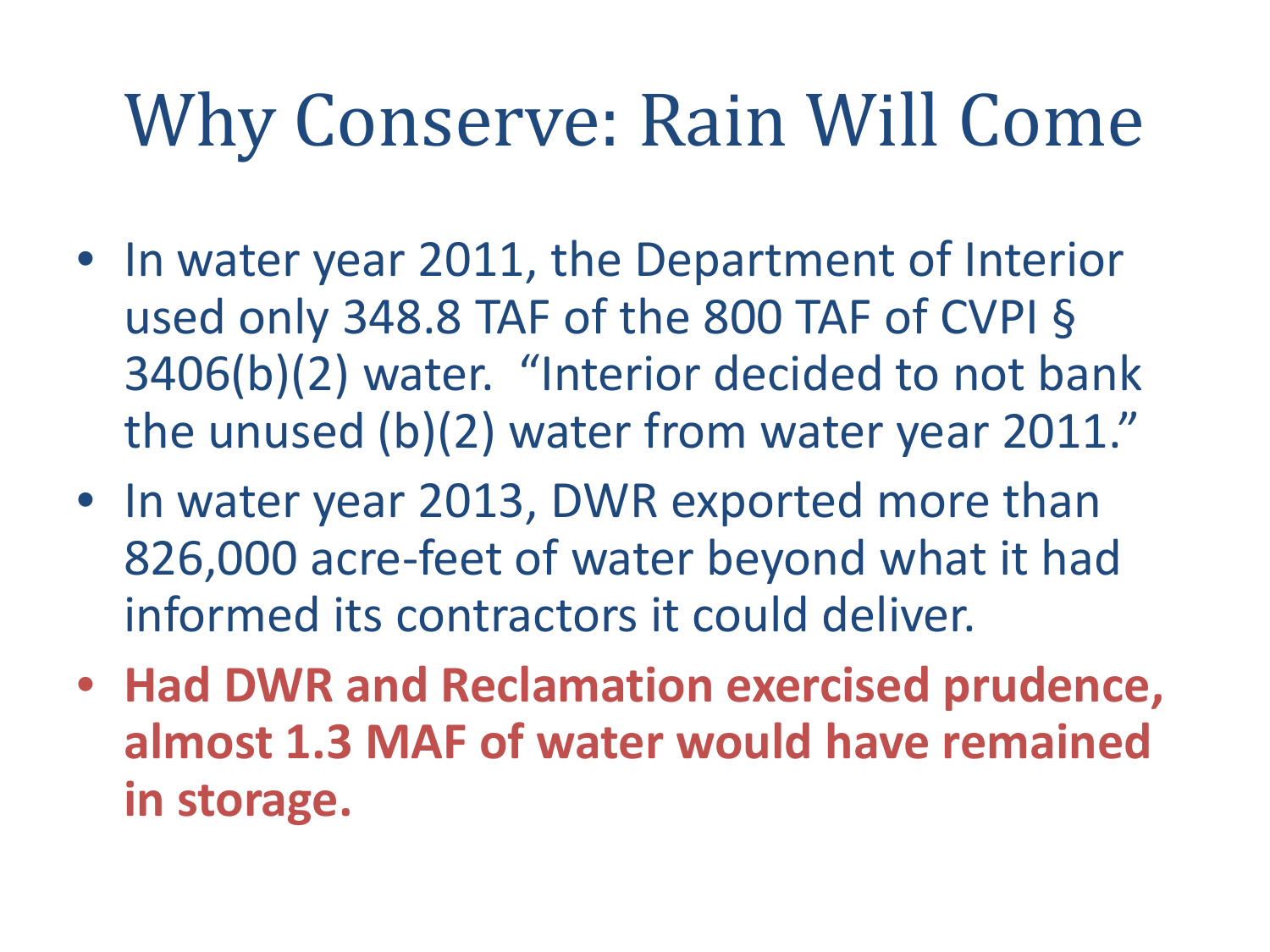#### Export Regime Fails To Reflect Water Reality

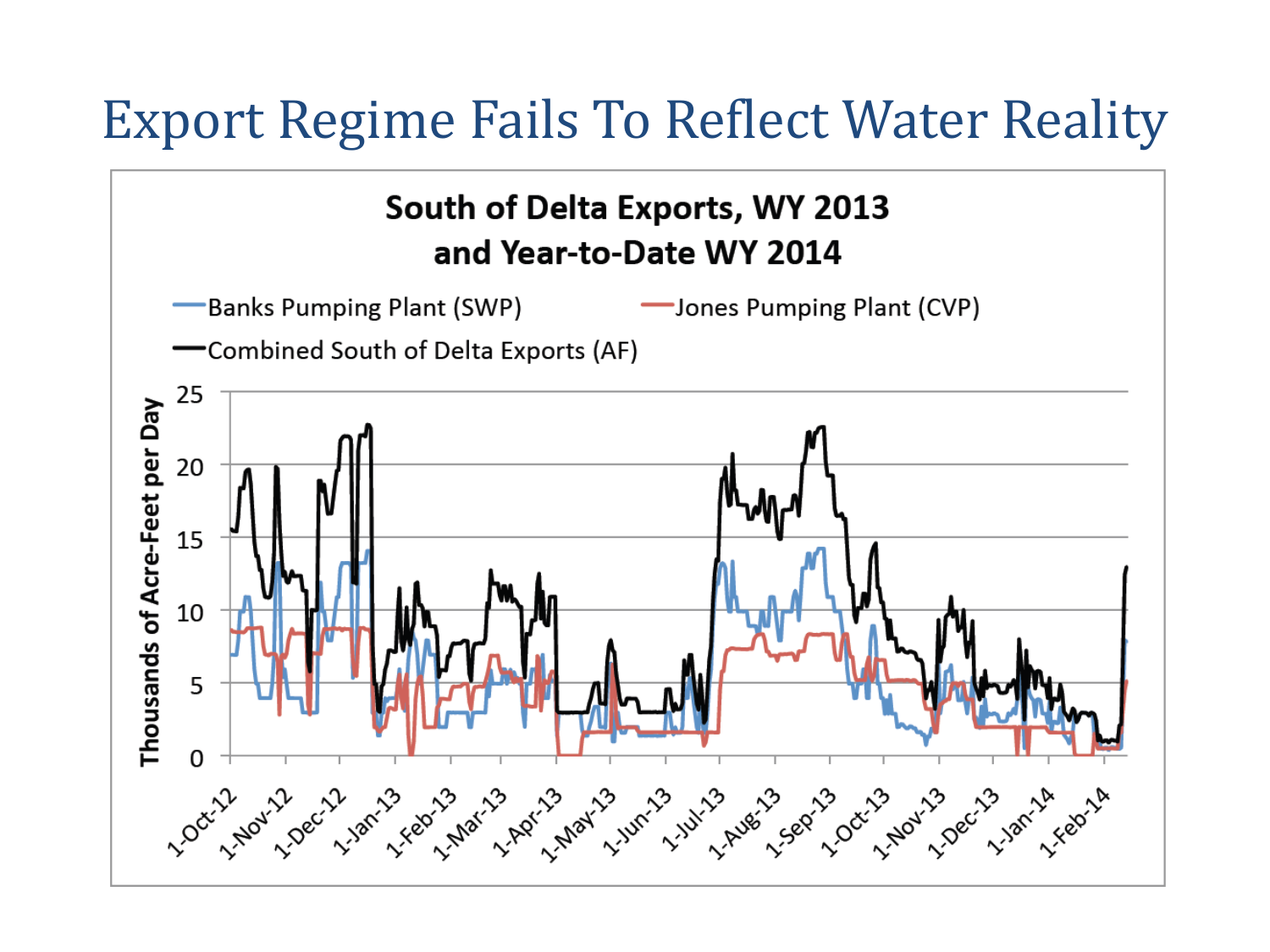# Gambling With Mother Nature

- With Shasta, Oroville and Folsom storage down almost 2 MAF from previous May, the Projects exported almost 1.7 MAF June to September 2013.
- With no precipitation, SWP & CVP exported another 681 TAF October through December (perhaps 800 TAF, with carriage water).
- Shasta, Oroville and Folsom storage on 31 January 2014 was 3.1 MAF (900,000 AF less than 2013 Delta exports).